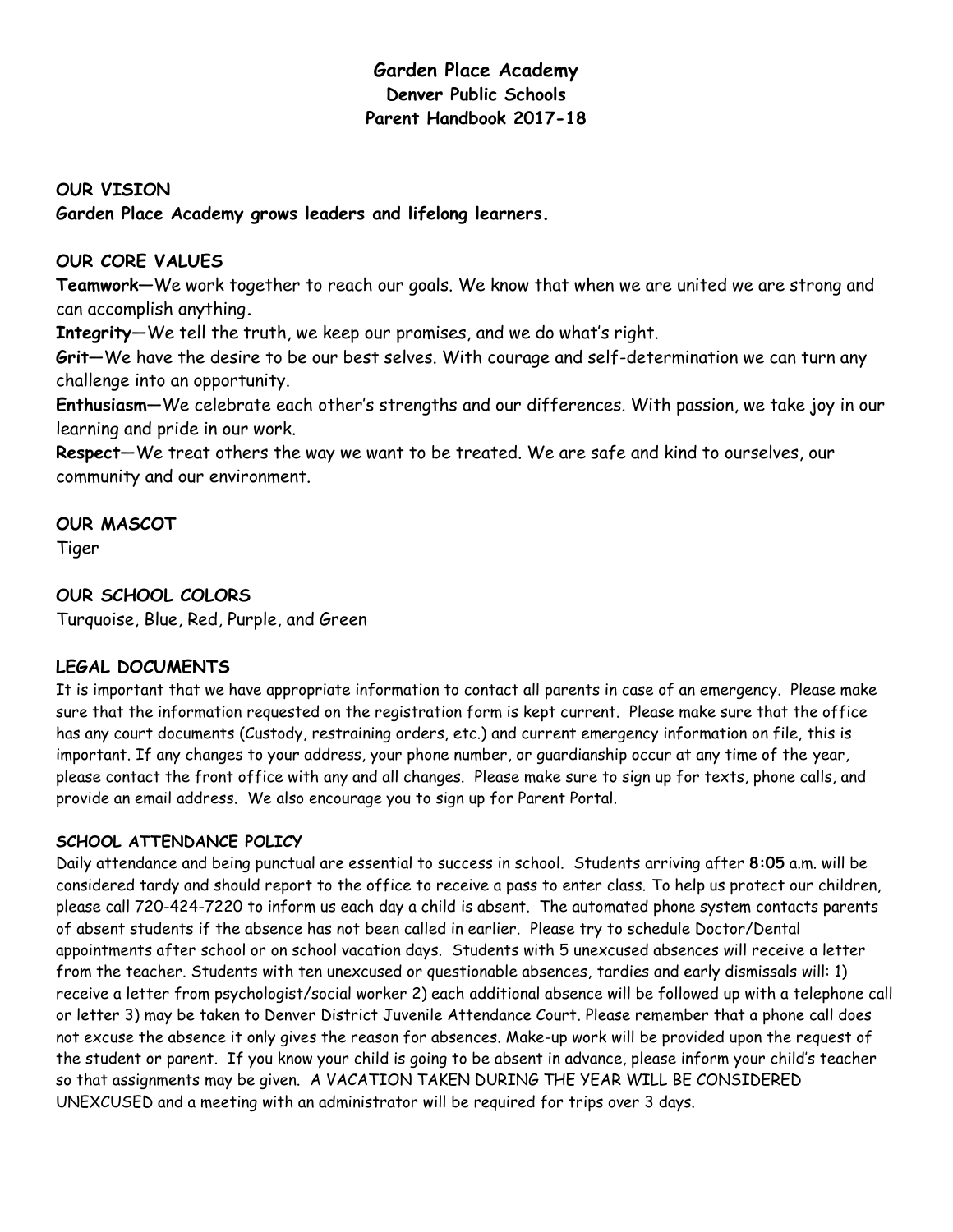### **EARLY RELEASE DAY— Every Thursday at 1:00pm (NEW THIS YEAR!)**

To help provide more accessibility for our parents and students and to help provide more time for teacher planning, collaboration and professional development, we are building in time each week for staff professional learning. *Every Thursday, students will be dismissed from school at 1:00 p.m.* 

Transportation will be provided to our bus students at 1:00 pm on Thursdays and our after-school programs will also begin at 1:00pm for those students who are registered for the programs.

We are currently working with other outside organizations to help provide additional opportunities for students on our early release days, but we wanted to give our families advance notice, so that childcare accommodations can be made.

Again, please mark your calendars:

*Every Thursday during the 2017-2018 school year: students will be dismissed at 1:00pm and childcare accommodations must be made.*

#### **ARRIVAL /DISMISSAL**

To ensure the safety of our students, please adhere to all parking signs and speed limits. Before and after school are particularly busy times and we ask that everyone drive with extreme caution. **All Success Express Shuttle Buses pick up students on the West side of the playground in 15 minute intervals. ALL cars need to refrain from parking in the bus lanes, so that all children are safe and can arrive home at their scheduled time.**  Students will only be permitted to cross the street in designated crosswalks and we ask that all parents park their cars, pick up your child, then walk back to your parked car. Students will not be permitted to enter cars that are parked in the middle of the street. **The Denver Police as well as DPS Security often patrol the area and may issue a ticket for any illegal action.** 

Upon arrival, students should report to the blacktop area on the playground. If weather does not permit outside activity, students will report directly to the auditorium. Students and parents will not be allowed inside the building before school begins. **At the 8:05 bell, all K-5 students will walk quietly and respectfully into the school building and meet their classroom teacher at the classroom door.** Students should arrive at school no earlier than 7:45 am. ADULT SUPERVISION IS NOT PROVIDED before 7:45a.m. and after 3:45. All children are expected to report home immediately after dismissal from school. The office personnel will contact parents by phone if a child is kept more than fifteen minutes after school**. AFTER SCHOOL DETENTION: If after-school detention is required for the student, a teacher or administrator will notify the parent before the end of the day and a parent/guardian will need to pick their child up from school no later than 4pm. If a student is not picked up by 4:00 on Monday, Tuesday, Wednesday and Friday and 1:30 on Thursdays and we are unable to contact parents, authorities will be notified.** 

**Kindergarten Arrival and Dismissal:** Kindergarten teachers will adhere to the arrival and dismissal procedures of all other grade levels. In the event of a late arrival or an early release, parents are required to bring their child to the front office and/or check out the child for proper release or tardy slips and then access the classrooms from inside of the building. **Please do not use the fire exits or back doors to access the building. Teachers or staff will not be able to open any exterior doors other than the front entrance to the school**

**ECE Arrival and Dismissal: Parents with children in ECE will need to sign their child in/out of the classroom at the 8:05 bell or at 3:30 dismissal time**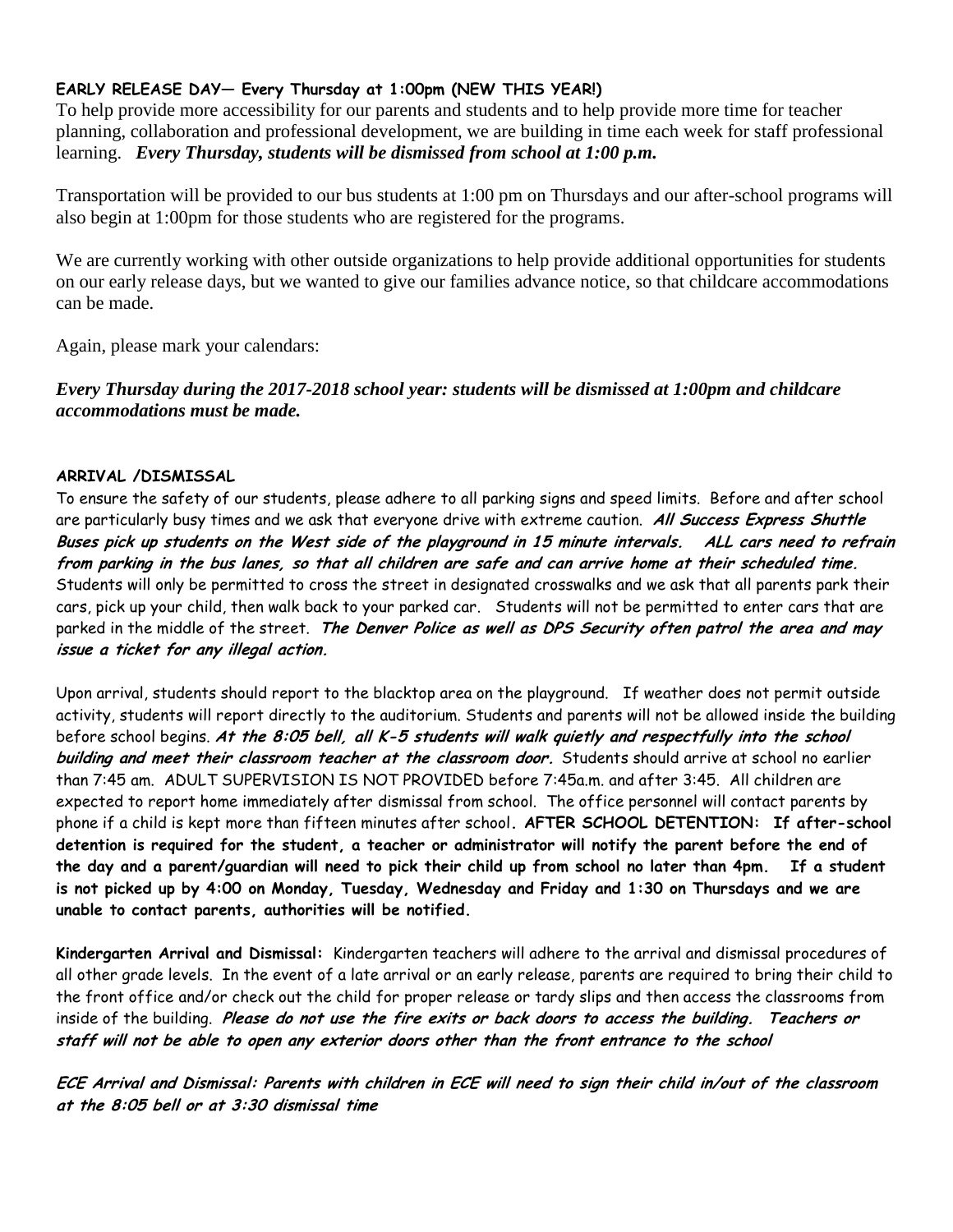## **DISMISSAL DURING THE SCHOOL DAY**

When you wish to have your child leave school before the end of the day, all parents/guardians are required to come in person to the office and sign your child out of school. Teachers will not release a pupil without office authorization: a call or a pink slip from the office staff. No child will be sent home unless the contact person listed on the emergency card has come to the office and signed the pupil out. Please keep the emergency card updated by calling the office with changes. **To prevent the loss of important instructional time, we ask that you do not call ahead to have children pulled out of class prior to your arrival. We will call or sign out your child when you arrive.**

## **PLAYGROUND**

The playground is supervised daily from 7:45 a.m. to 8:05 a.m., during lunch and recess and at dismissal from 3:30- 3:45. Please do not send children to school prior to 7:45am. To provide a safe environment, children should know the areas in which they are to play. We direct children to leave school directly at 3:30 p.m on every day of the week except for Thursdays when students are released early from school at 1pm. There is no supervision on the playground after 3:45 on Monday, Tuesday, Wednesdays and Fridays and after 1:15 on Thursdays unless your child is enrolled in an after-school program. **If your child is not picked up on the playground by 3:45 or by 1:15 on Thursdays, you will need to walk into the building and sign your child out in the office. Children will not be released to any person other than their legal guardian.** 

## **BREAKFAST IN THE CLASSROOM:**

Breakfast will now be served each morning in the classroom from 8:05 am – 8:20 am. Breakfast will no longer be served in the cafeteria before school.

## **DISCIPLINE (District and School Policy)**

A school environment that is safe, conducive to the learning process, and free from unnecessary disruption is essential to achieving the district's mission and is the joint responsibility of students, staff, parents, and the community. Denver Public Schools seeks to achieve self-discipline on the part of every student by communicating student conduct rules, teaching and reinforcing appropriate behavior, and holding students accountable for their actions. Prevention is emphasized and problems addressed immediately. A positive school climate is a necessary component of an effective disciplinary program. Students violating any policies, rules, or behavior prohibitions will be subject to appropriate disciplinary action, including suspension and expulsion, as well as referral to the proper law enforcement authority. **Behaviors subject to disciplinary action include those occurring during school or during extracurricular activities; in classrooms; in school buildings; on school grounds; in school vehicles; or in the community when such behavior is detrimental to the school environment, the welfare or safety of other students or school personnel.** Discipline procedures will afford due process, be consistently and equally applied, and help to create an atmosphere conducive to learning in each school and classroom. **Policy JK- Student Discipline**

## **AFTER-SCHOOL DETENTION**

As educators, it is our goal to prepare your child to be successful for the next level of education and in college, career and civic readiness. With the implementation of After-School Detention, we hope to increase the level of accountability, instill the importance of academic success and improve the consistency of expectations school-wide. We are committed to your child's success and will strive to achieve full compliance through the use of positive behavior supports and classroom and school community building, but the consequence of After-School detention will automatically be given to students who exhibit the following behaviors:

- **Being disrespectful, in words and/or actions to any student or staff member**
- **Bullying**
- **Arriving consistently tardy to school**
- **Failure to wear proper uniform**
- **Failure to turn in a cell-phone first thing in the morning**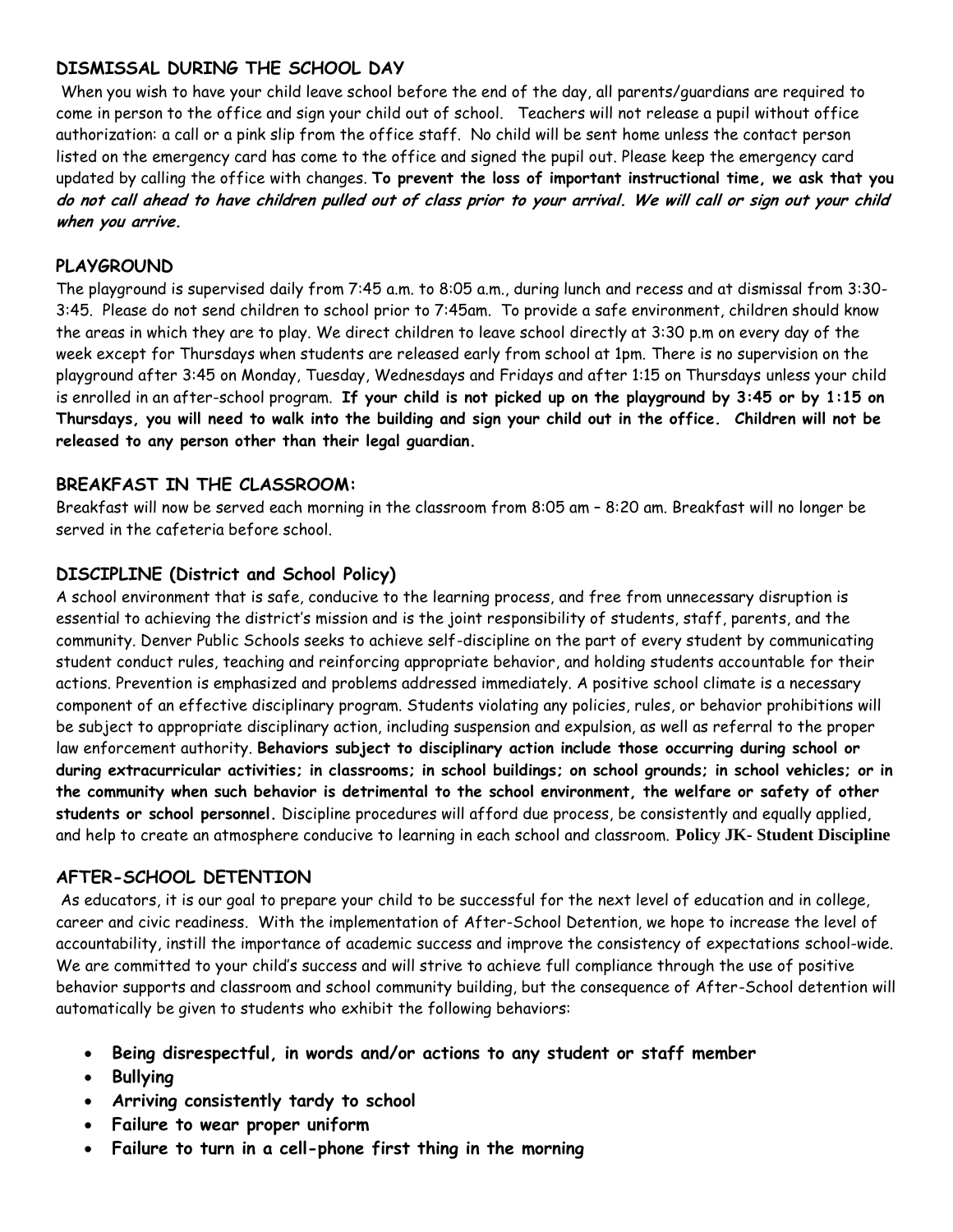Students violating any other policies, rules, or behavior prohibitions will be subject to other appropriate disciplinary action, including suspension and expulsion, as well as referral to the proper law enforcement authority. **After-school detention will be held on Monday-Friday from 3:30-4pm and Thursdays from 1-1:30pm. If your child is assigned detention, his/her teacher, principal or assistant principal will call to inform you on the same day detention is to be served. This will enable you to make transportation arrangements for your child. Bus students will not be excluded from this expectation. After-School Detention Sessions will begin on September 11, 2017.** 

### **Shuttle for Success Code of Conduct (Bus Behavior and Expectations)**

All parents who wish to have their son/daughter ride the bus, must fill out an "Intent to Ride" form at registration or in the front office. Students will receive a bus pass that they will be responsible for on a daily basis. Returning bus students will need to use the bus pass that was issued to them last year. Please bring your child to the bus stop ten minutes before the scheduled pick up time for the first few days of school. Students who are signed up to ride the bus are encouraged to take the bus on the first few days of school to establish a routine. Riding the school bus is a privilege and cooperative behavior is expected at all times for the safety of all students. We would appreciate your support in reminding your child that they are to remain seated at all times, keep the aisles clear, avoid shouting and listen to and respect their bus driver and other students. The safety of our children is a top priority and the school and district Code of Conduct applies both in school and on the bus.

### **HOMEWORK POLICY**

Homework provides an opportunity to develop good study habits; learn to use time wisely; reinforce skills and concepts; develop personal responsibility, and to use community resources. Parents can support their child with their homework by reinforcing the importance of completing assignments as well as providing a quiet, comfortable place to work. **All students will receive homework and will be required to complete homework on a daily basis.** Please contact your child's teacher if you have any questions. **If a student does not complete their homework, they will be required to attend Homework Club during recess the following day.** 

## **HOMEWORK FOLDERS (formerly known as Thursday folders)**

Every night students will take home a homework folder or have a binder. Every Thursday, packets of important school and community information will be sent home in your child's homework folder or binder. Please look for the folder and/or binder daily and ask your son or daughter's teacher any questions you may have.

#### **DRESS CODE: See School Uniform Policy**

Here at Garden Place, as in life, appearance counts and first impressions do matter. Students are reminded that a part of professional training is learning to present oneself well. Please read the detailed uniform policy. **All students will be required to wear the uniform on a daily basis—no exceptions. To instill good organizational skills and work habits, all students will be required to bring a standard-sized backpack, their homework folder, completed homework and wear the proper uniform every day.**

#### **UNIFORM POLICY**

Garden Place Academy has a mandatory uniform policy and all students must arrive to school in uniform every day. We ask all parents to please support us on this uniform issue and ensure that your son/daughter/grandchild is appropriately dressed for school. We believe firmly that if our students are smartly dressed for school in a uniform consistent with school policy, they will be prepared for work in the classroom. Please review this policy with your child and then return the signed portion to the front office staff during registration. Thank you for your cooperation.

#### **Dress Code: OLD UNIFORMS WILL NO LONGER BE ACCEPTED**

**Navy Blue, Black, or Khaki slacks, shorts, skirts, capris, or jumpers**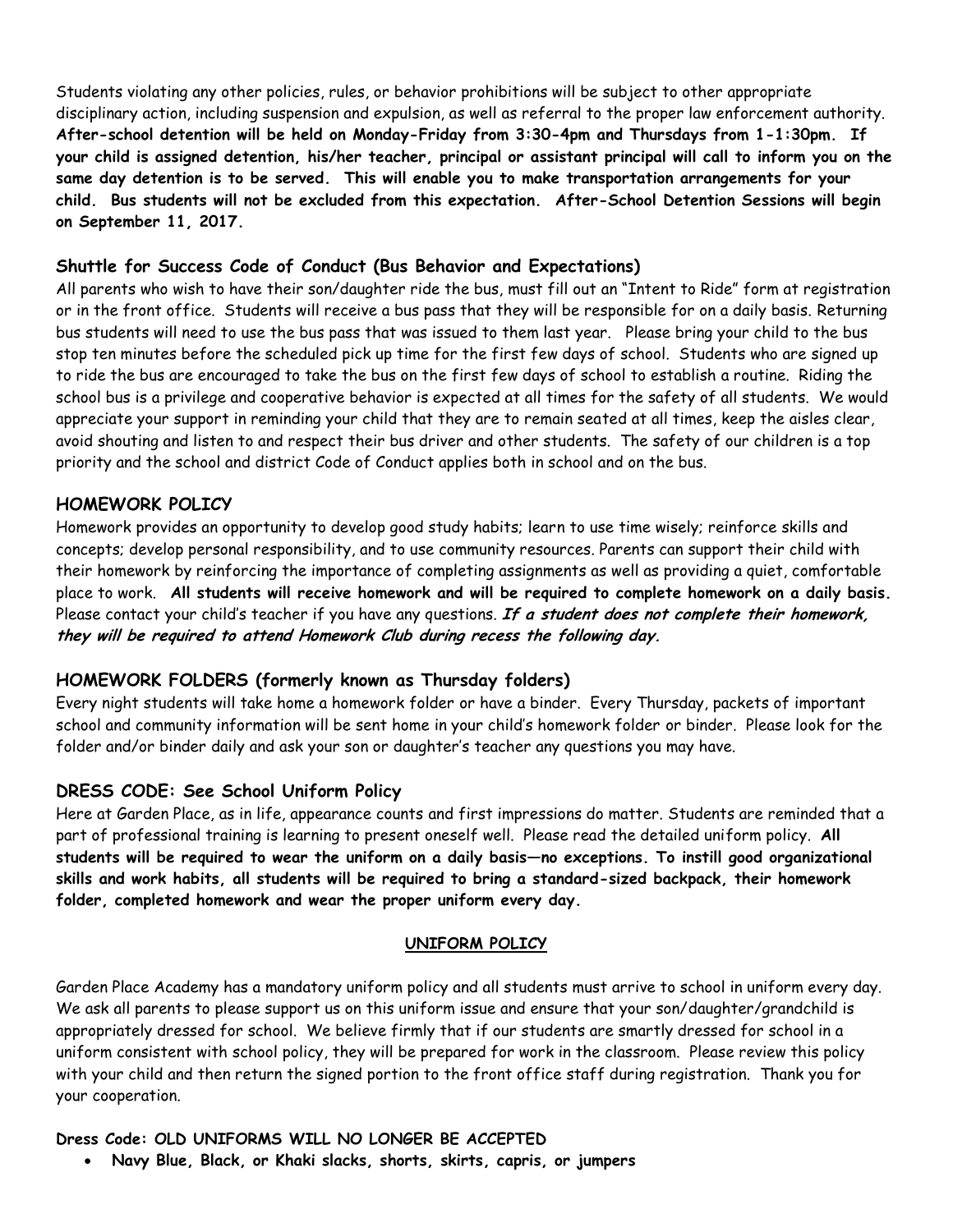- o **Shorts and Skirts must be no shorter than 2" above knee**
- o **Polo shirt in designated school colors: red, green, blue, purple, or turquoise (Shirts with school emblem will be sold at school.)**
- **Brown or Black belt**
- **Close-toed shoes (any color tennis shoe or dress shoe)**
- **Only navy blue sweatshirts can be worn with the school uniform (sweatshirts: \$12)— New sweatshirts will also be offered this year.**
- **Shirts must be tucked in at all times**
- **School Spirit Shirts (TIGER t-shirts in new school colors only) can be worn on Fridays with navy blue and khaki bottoms.**
- **No oversized clothing will be allowed**
- **No Coats, Jackets, Hooded Sweatshirts, Caps or Hats are to be worn inside of the school.**
- **Jewelry: No visible nose, lip or eyebrow piercings will be allowed. Also, no large spiked or gauged earring studs allowed.**
- **Only hooded Garden Place sweatshirts allowed inside building. Students will not be able to wear hoods inside.**

#### **Compliance Procedures:**

- **First Occurrence:** A call will be made to the parent/guardian to bring in the proper attire. A letter will be sent home reinforcing the uniform policy.
- **Second Occurrence:** A call home will made to have parents bring in the proper attire and a meeting will be held between parents/guardians and administrative team
- **Third and Following Occurrences:** After-School Detention until 4pm: Parents/Guardians will be called to notify them that their child will need to pick up their child from school. Bus students will not be excluded from this policy.

#### **PARENT VISITS AND PARENT CONFERENCES**

Parents are welcome to visit at any time. Please sign in at the office before visiting classrooms. **Please remember that your child's teacher is not available for questions during this visit and we ask that you not interrupt the teaching and learning process. If you wish to confer with a teacher, a message will be given to the teacher to contact you for a convenient time or the parent/guardian can call or email the teacher to set up a more appropriate time to meet. We want to be able to give you our undivided attention and during the school day our primary focus is the safety and learning of all of our students. Parent conferences will be scheduled during the fall and spring. We always encourage parent volunteers. If you are interested in volunteering in your child's classroom, please schedule available times with the classroom teacher.**

#### **PRESCRIBED MEDICATION ONLY**

If possible, all medication should be given at home. Prescribed medication can be given to a pupil at school only with parent and Doctor Permission. If the child must receive medication during school hours, the following procedure must be followed: a DPS permission form with physician's name, dosage and time to be given must be signed by a parent and by the physician as well. This DPS form can be obtained in the main office. All medicine must be distributed from the health office. No employee of Denver Public School shall prescribe or give an unauthorized medication to a pupil. **It is an approved procedure in the school for an employee to confiscate pills, tablets or a bottle of medicine from a child until circumstances are known. Cough drops, aspirin or ibuprofen are also considered medications. No child is allowed to keep medications on their person, in their backpacks or lockers during the day. All medication is required to be turned into the school nurse and the above requirements need to be followed.** 

**MONEY / VALUABLES/TOYS**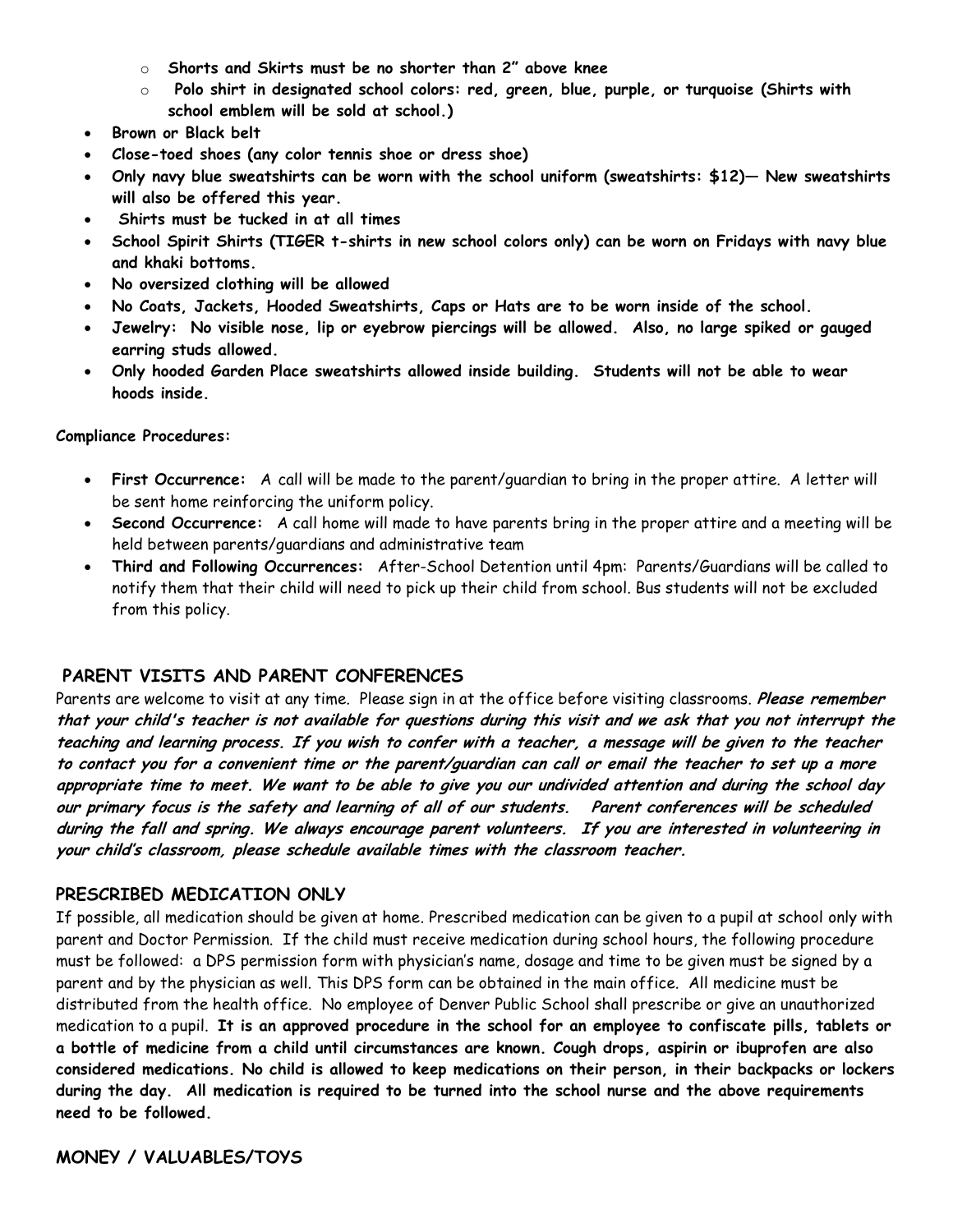Willfully damaging or destroying school property may be a cause for suspension or possible expulsion. If a student accidentally causes damage, they should immediately report it to their teacher so that it is not misconstrued as vandalism. Children should NOT bring large sums of money or valuable articles to school. Spinners, radios, skateboards, calculators and marbles are a few examples. **Toys of any type will not be allowed at school.** Our primary purpose is to educate each child. Toys detract from learning and will be confiscated until retrieved by the child's parent or guardian at the end of the school year. Cell phones are discouraged, but if necessary, must be turned into the office daily and then picked up after school. **If this process is not followed they will taken away and the parent will need to pick up the phone in the main office.**

# **LOST AND FOUND**

The area for lost and found items is in the hallway outside the lunchroom. Small items are held inside the office. Children may check the lost and found during the school day on the way to lunch. It is very important and helpful to have all your child's personal items marked with his/her name. Items properly marked facilitate quicker return and assist in validating ownership. Garden Place Academy will not be responsible for any lost items.

## **STORMY DAYS**

When the weather conditions prevent children from being outside, they will be permitted to enter the Auditorium at regular supervision beginning 8:00 a.m. School closings are announced on radio, DPS website (www.dpsk12.org) and TV. Radio station KOA 850 AM will broadcast school closing information.

## **PHONE CALLS**

Except in extreme emergencies will messages be taken to teachers, (**daily/weekly calls about transportation changes are not considered emergencies and should be taken care of before school)**. Students will not be called to the phone. Phone calls to the teachers will be put into their voice mail. Phone calls to the classroom disrupt learning. Only before 8:05 a.m. and after 3:30 p.m. the office staff will transfer a call to the classroom.

## **HEALTHY SCHOOL LUNCHES and SNACKS**

Here at Garden Place, we feel that health and nutrition play an important role in a child's well- being and makes a significant impact on his/her ability to do their best thinking and learning. For lunches and snacks, we are asking parents to only send snack-sized bags of chips, pint-sized juices and sodas, and other healthy foods. **Family size bags of candy and chips and cans of soda/pop will not be allowed at lunchtime and/or on school grounds during school hours.** For classroom celebrations, please consider sending stickers, erasers or pencils instead of sweets and unhealthy snacks. Thank you!

#### **EXCURSIONS**

Students and parents sign a general excursion permission form when they register. This form covers excursions within the metropolitan area that are a part of the school program. A student may be denied permission to attend an excursion if their performance in class is not satisfactory. Teachers will notify parents in advance when an excursion is planned. Students are expected to follow all school rules and regulations while on the excursion. Overnight excursions must be approved by the Principal and the Assistant Principal and will require completed district extended excursion forms including a notarized medical release before a student may participate in trips of this nature.

**Enforcement:** The school will strive to achieve full compliance through the use of positive reinforcement measures, and will resort to disciplinary action only when positive measures and supports fail to assure compliance.

If you have any concern or are in need of clarification or additional information, please call the school office at 720-424-7220. We encourage you to communicate with us regularly.